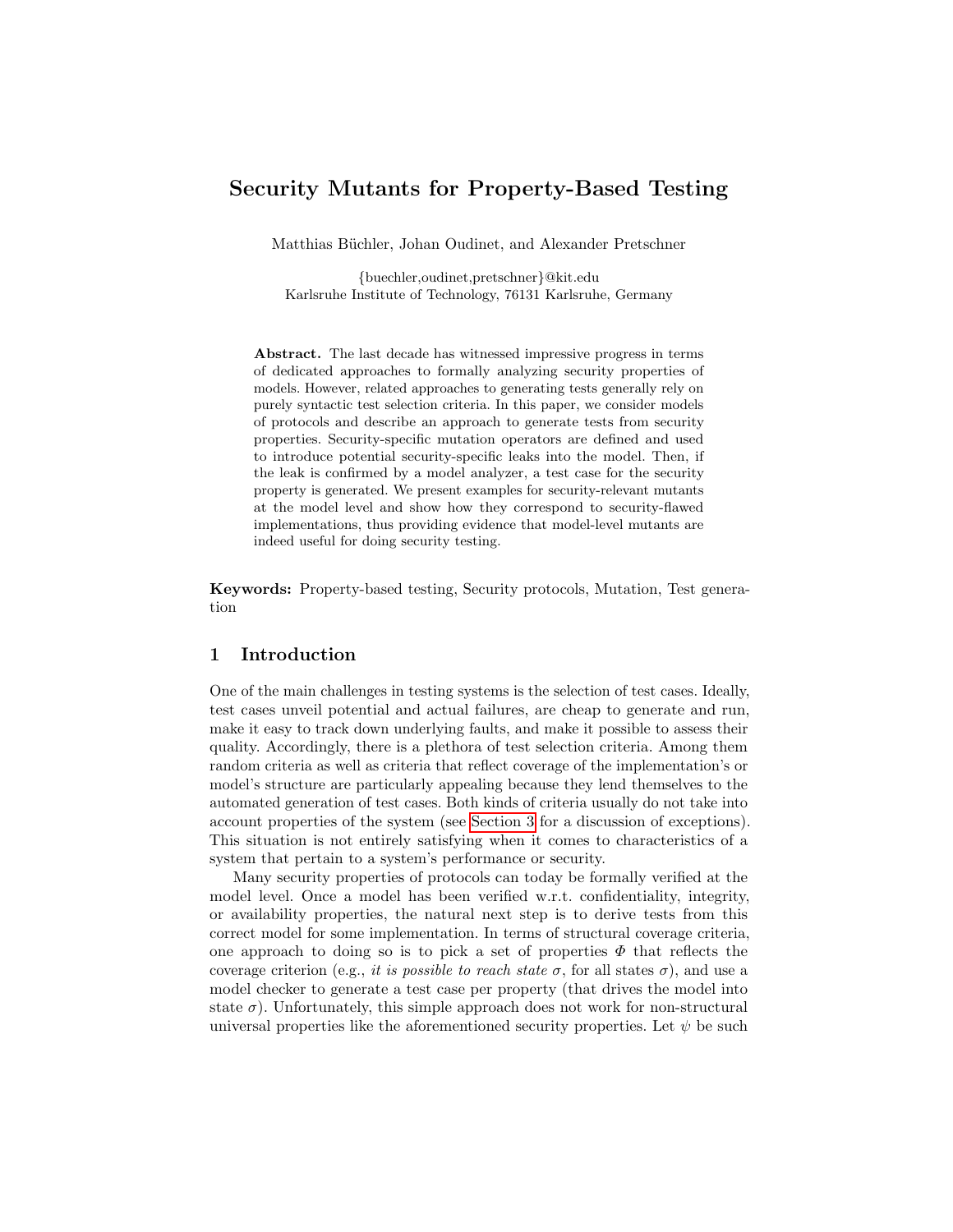a property. It is then reasonable to assume  $\mathcal{M} \models \psi$ —the model should satisfy the property. Using a model checker to verify  $\mathcal{M} \models \neg \psi$  then yields all traces of the model as counter examples (test cases); no discrimination between more or less "interesting" traces takes place. In this paper, we tackle the problem of automatically generating test cases that are "interesting" when it comes to testing a specific security property according to potential implementation vulnerabilities. Indeed, we provide evidence that our generated test cases are correlated to targeted flaws at the source code level, which is not addressed by related work that focus on security properties only and leave out the implementation level.

Hence, rather than simply negating the property, we follow a different approach (that others have followed as well, see [Section 3\)](#page-4-0). Intuitively, we modify the model in a way that the security property is violated in a specific way, related to a common mistake at the implementation level. More specifically, we describe the following process. We start from a model,  $M$ , of the system in which a specified property,  $\varphi$ , holds:  $\mathcal{M} \models \varphi$ . Then, we apply mutations to the model in order to get a new model  $\mathcal{M}'$  in which the property doesn't hold anymore:  $\mathcal{M}' \not\models \varphi$ . In this way, we obtain one or several traces of  $\mathcal{M}'$  that are counter-examples for  $\varphi$ , also called attack traces.

An attack trace describes a sequence of messages that an intruder should be able to play entirely in order to prove the presence of a real flaw at the implementation level. If an attack trace can be reproduced on the implementation, then we have found a real security flaw. Moreover, this flaw is related to a specific security property and a specific vulnerability at the implementation level, according to the process used to generate these test cases.

In sum, the problem that we tackle is the derivation of test cases for specific universal security properties. Our solution is based on a set of mutation operators at the model level that are related to possible errors at the source code level. We consider our main contribution in providing premature evidence for the correlation between High Level Protocol Specification Language (HLPSL) mutants and implementation-level vulnerabilities. We complement the procedure for testing non-structural universal properties [\[5](#page-6-0)[,23\]](#page-7-0), in a sense that if a flaw is found, we can boil it down to a specific vulnerability related to the mutant involved.

In the remainder of this paper, we will focus on mutation operators for models of protocols described in HLPSL [\[19\]](#page-7-1). In [Section 2,](#page-1-0) we present two mutation operators and explain what kind of real implementation-level security problems they reflect. In [Section 3,](#page-4-0) we review related work and conclude in [Section 5.](#page-5-0)

# <span id="page-1-0"></span>2 HLPSL Mutation Operators

The Avispa tool [\[3\]](#page-6-1) is used for automated validation of Internet security protocols and applications. It provides a dedicated language for protocol specifications called High Level Protocol Specification Language (HLPSL) which is used to specify protocols and their security properties. A model checker checks if the protocol model satisfies the specified properties. If security properties are violated the model checker outputs an attack trace that violates the property. To find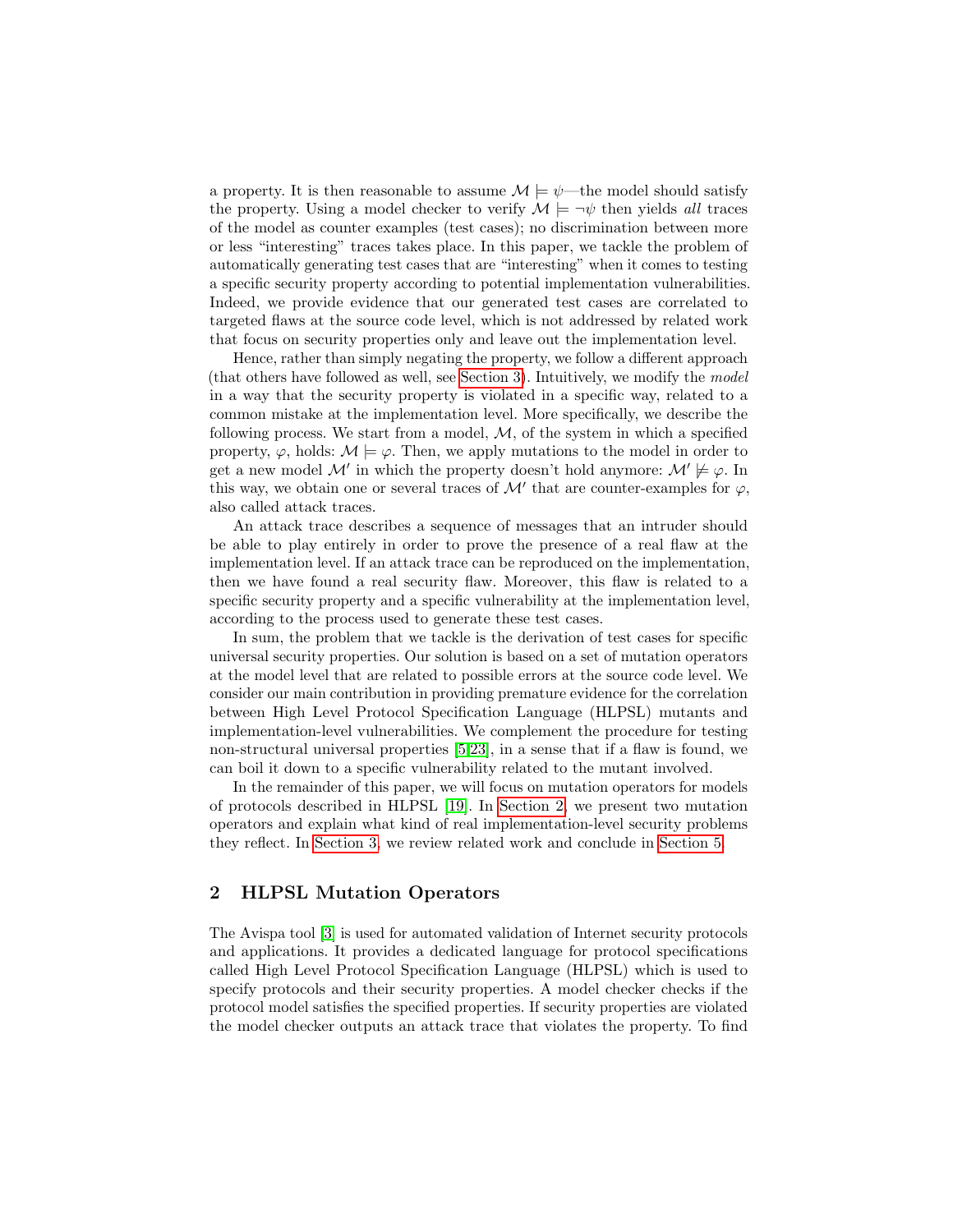attack traces for implementations on the basis of a correct model, we use mutationbased testing. The selection criterion for such mutants is the positive correlation with common errors at the implementation level. Before describing the mutant operators, we give a short description of the HLPSL input language and the output of the Avispa tool.

HLPSL Input Language. A HLPSL example specification of the NSPK-fix proto- $col<sup>1</sup>$  $col<sup>1</sup>$  $col<sup>1</sup>$  can be found in [Appendix A.](#page-7-2) A security protocol specified in HLPSL is based on the A-B notation and is role based. It usually consists of several sections: (1) basic role specifications for protocol participants (line 1-37), (2) a session section where multiple participant roles are instantiated (line 40-46), (3) an environment section where sessions are combined and the intruder knowledge is defined (line 50-63), and (4) a goal section for security properties (line 67-71). In general a basic role defines transitions (line 10-17,30-36) that usually describe the receipt of a message and the sending of a reply. To do so it specifies preconditions and actions that have to be executed when the preconditions are true.

Avispa Tool Output. The Avispa tool defines an output format OF which is described as follows: The result of the tool is either conclusive or inconclusive where in the first case either  $safe$  or  $unsafe$  is reported. If the tool finds an attack (the tool reports  $unsafe)$  parts of the output consists of the name of the violated security property and an attack trace which shows the exchange of messages between participants in order to violate the property. For example, in the NSPK protocol the attack trace looks like as follows:

#### ATTACK TRACE:

i -> a: start a -> i: {Na(1).a}\_ki i -> b: {Na(1).a}\_kb  $b \rightarrow i: \{Nb(2).Na(1)\} _\_ka$  $i \rightarrow a: \{Nb(2).Na(1)\} _{k}$ a  $\rightarrow$  i:  $\{Nb(2)\}$ <sub>-</sub>ki

It is a sequence of messages, such that  $X$  sends  $m$  to  $Y$  is represented by:

X -> Y: m

The agent i is a special agent — the intruder — that behaves as defined by the attacker model. The Avispa tool only defines the Dolev Yao intruder model, specified as a channel parameter (e.g. line 1 or 21 in [Listing 1.1\)](#page-7-3).

#### 2.1 Agent Identifier Mutant

A HLPSL specification specifies a protocol and security properties like secrecy or authentication. Security flaws are often based on man-in-the-middle attacks where a message from a session can be used in another session and therefore violate

<span id="page-2-0"></span><sup>&</sup>lt;sup>1</sup> This example comes from <http://avispa-project.org/library/NSPK-fix.html>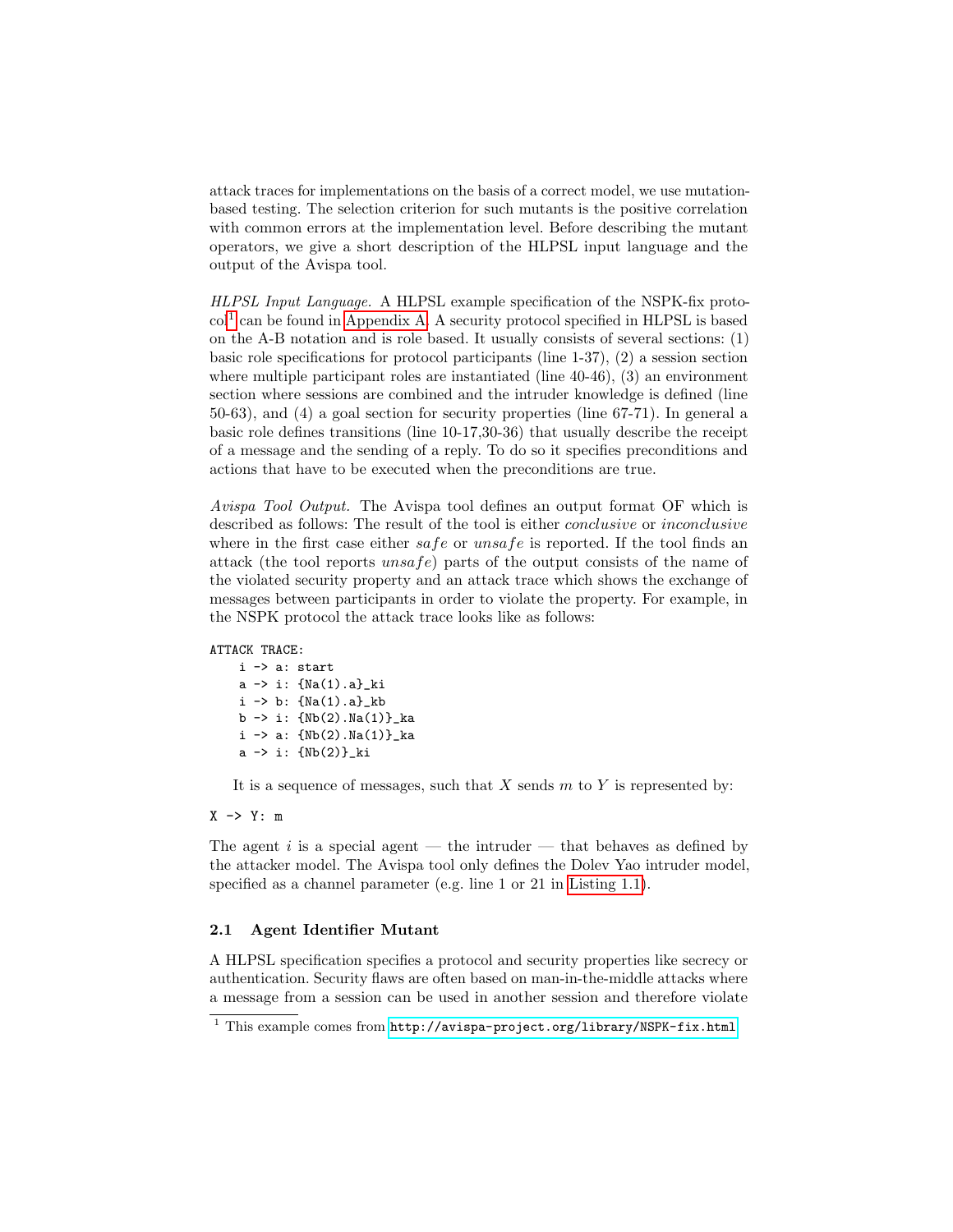specific security properties of the protocol. By modifying agent IDs in the HLPSL specification, one may produce test cases that are related to man-in-the-middle attacks in particular and the violation of the secrecy property in general.

The HLPSL language supports send and receive statements for messages. To generate such test cases, we consider variables in receive statements like the following:  $RCV({A.B'}_K)$ . It specifies that received messages are encrypted with key K and consist of two concatenated values A and B. If a message is received, the primed variable  $B$  is bound to the corresponding value in the message. The non-primed variable A already has been bound to a value and operates as a selector value. E.g. using the above receive statement at the left side of a transition, the receive statement is only triggered if the incoming message matches with the value of variable A. Therefore primed and non-primed variables can allow or prevent man-in-the-middle attacks at the HLPSL level.

Violation of Authentication and Secrecy. We apply the previous idea to the first message of the Needham-Schroeder Public-Key (NSPK) protocol. Correctly, Bob only accepts  $\{Na'A\}_{Kb}$  from Alice in a session if A corresponds to the intended sender of that session — due to the unprimed selector variable  $A$ in  $RCV(\lbrace Na', A \rbrace_{Kb})$  and the sharing of the agent identifier A when a session between Alice and Bob is defined. To invalidate this check, the mutant primes variable A so that A in  $RCV(\lbrace Na'A' \rbrace_{Kb})$  now adapts its value to the value in the received message. This means, an intruder can successfully use message  ${Na.A}_{Kb}$ , originated from a session Alice $\leftrightarrow$ Bob, in a session intruder $\leftrightarrow$ Bob.

Checking the modified model the Avispa tool returns the following attack trace. An expression  $X \to Y : m$  means that X sends m to Y. The partial trace shows that in the third step, the intruder  $i$  can forward the message to Bob. Because Bob doesn't check the agent ID, it accepts the message in the session intruder $\leftrightarrow$ Bob and sends back an answer encrypted with key  $k_i$ , instead of  $k_a$ .

```
ATTACK TRACE:
   i -> a: start
    a -> i: {Na(1).a}_kb
    i -> b: {Na(1).a}_kb
    b -> i: {Na(1).Nb(2).b}_ki
```
#### 2.2 Nonce Mutant

In the NSPK protocol both Alice and Bob are creating nonces which are sent to the other partner. Nonces are generally used to guarantee the freshness of messages and that an agent is present in a session. Both are security properties and the latter can be specified with the keyword *authentication on* together with  $(w)$ request and witness in a HLPSL specification. Therefore modifying nonces may affect the *authentication* property. The following mutant modifies the HLPSL model in such a way that the generated attack trace exactly addresses the part of the source code that deals with the *authentication on* security property.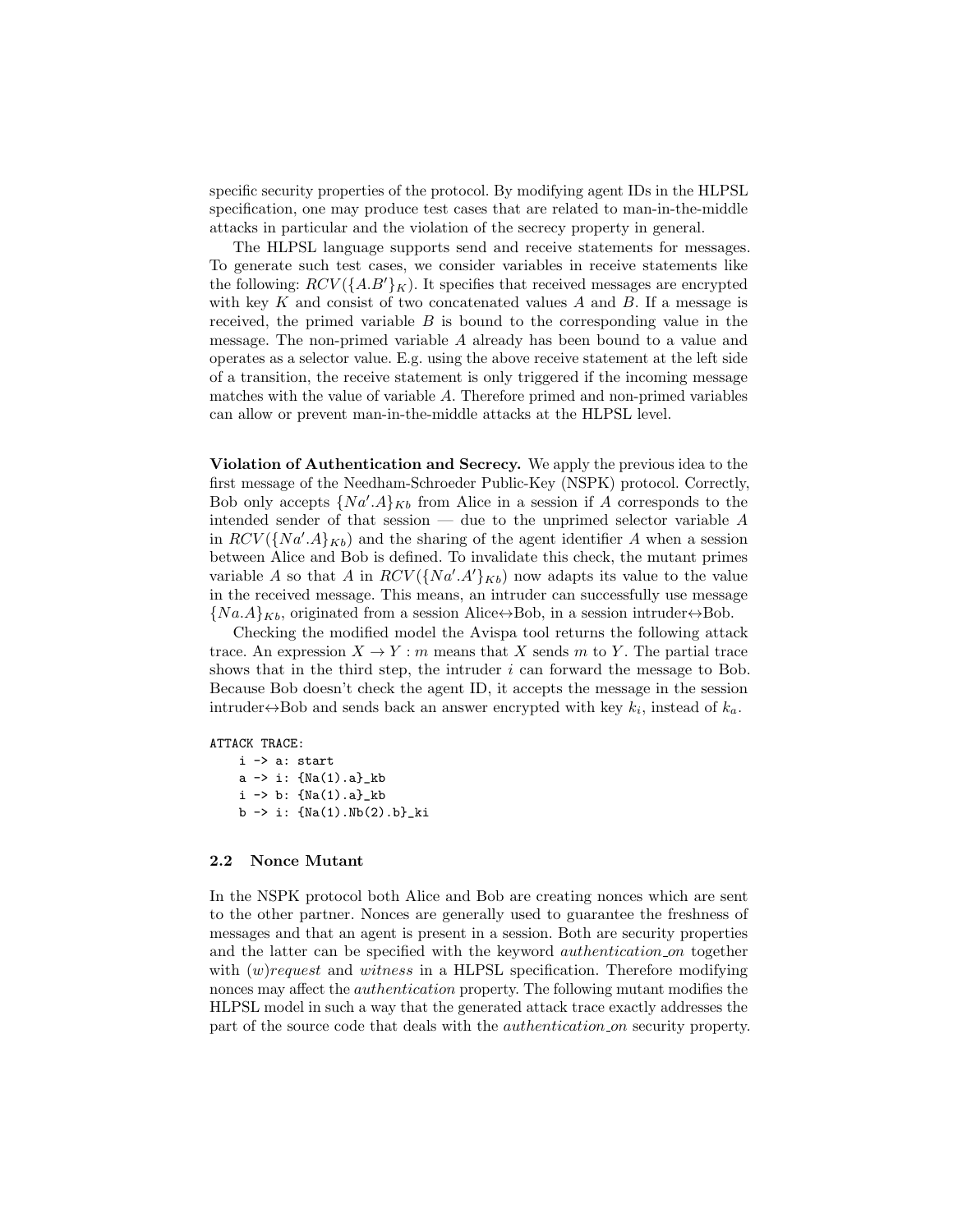Violation of Authentication. Alice uses the nonce  $Na$  in the first message to verify that Bob participates in the current session. She expects that the first reply from Bob contains Na too. The mutant in this section replaces  $RCV(Na.Nb'.B)$ by  $RCV(Na'.Nb'.B)$  that means that Alice does not check the received nonce  $Na$  anymore. The Avispa tool indeed confirms that the mutant affects the authentication property of the protocol:

ATTACK TRACE:

i -> a: start  $a \rightarrow i: \{Na(1).a\} _{k}$ i -> a: {x238.x239.b}\_ka a -> i: {x239}\_kb

This attack trace for the modified protocol shows that an intruder was able to finish the protocol with Alice although Alice thinks she is talking to Bob.

#### 2.3 Mutant-Implementation Error-Correspondence

To show that the described mutants reflect common mistakes at source code level we consider the C implementation given in [\[11\]](#page-6-2). The security of the NSPK protocol is based on different checks. E.g. when Bob receives the first message from Alice, he has to check if variable A in message  $\{Na.A\}_{Kb}$  is set correctly. Similarly when Bob replies to Alice, she needs to check if Na in message  $\{Na.Nb.B\}_{Ka}$  is correct. It's crucial that these checks are performed at the implementation level as well. In our implementation Bob performs the above check if the sender ID is correct with an if statement given as follows:

if(strncmp(alice\_msg.id,ALICE\_ID,sizeof(ALICE\_ID))) {...} else {...}

Similarly, Alice executes the following if statement to check  $Na$ :

if(strncmp(alice\_msg.nonceA,nonceA,sizeof(nonceA))) {...} else {...}

Therefore applying the above mutants at the HLPSL level corresponds to the case where the software developer has either  $(1)$  forgotten to implement the if statements,  $(2)$  has misplaced the *if* statements and therefore has made them ineffective, or  $(3)$  has messed up the conditions in the *if* statements.

### <span id="page-4-0"></span>3 Related Work

Our work is closely related to mutation testing [\[7](#page-6-3)[,12\]](#page-6-4). The goal of mutation testing is to assess the effectiveness of test suites (or test selection criteria) which is done by introducing small syntactic changes into a program and then see if the test suite detects these changes. Two hypotheses underlie the generalizability of results obtained with mutation testing: the competent programmer hypothesis (programmers develop programs that are close to the correct version) and the coupling effect (small syntactic faults correlate with major faults). These assumptions have been subject to quite some validation research that is summarized in [\[12,](#page-6-4) Section II.A]. The idea of manually injecting real world faults into systems to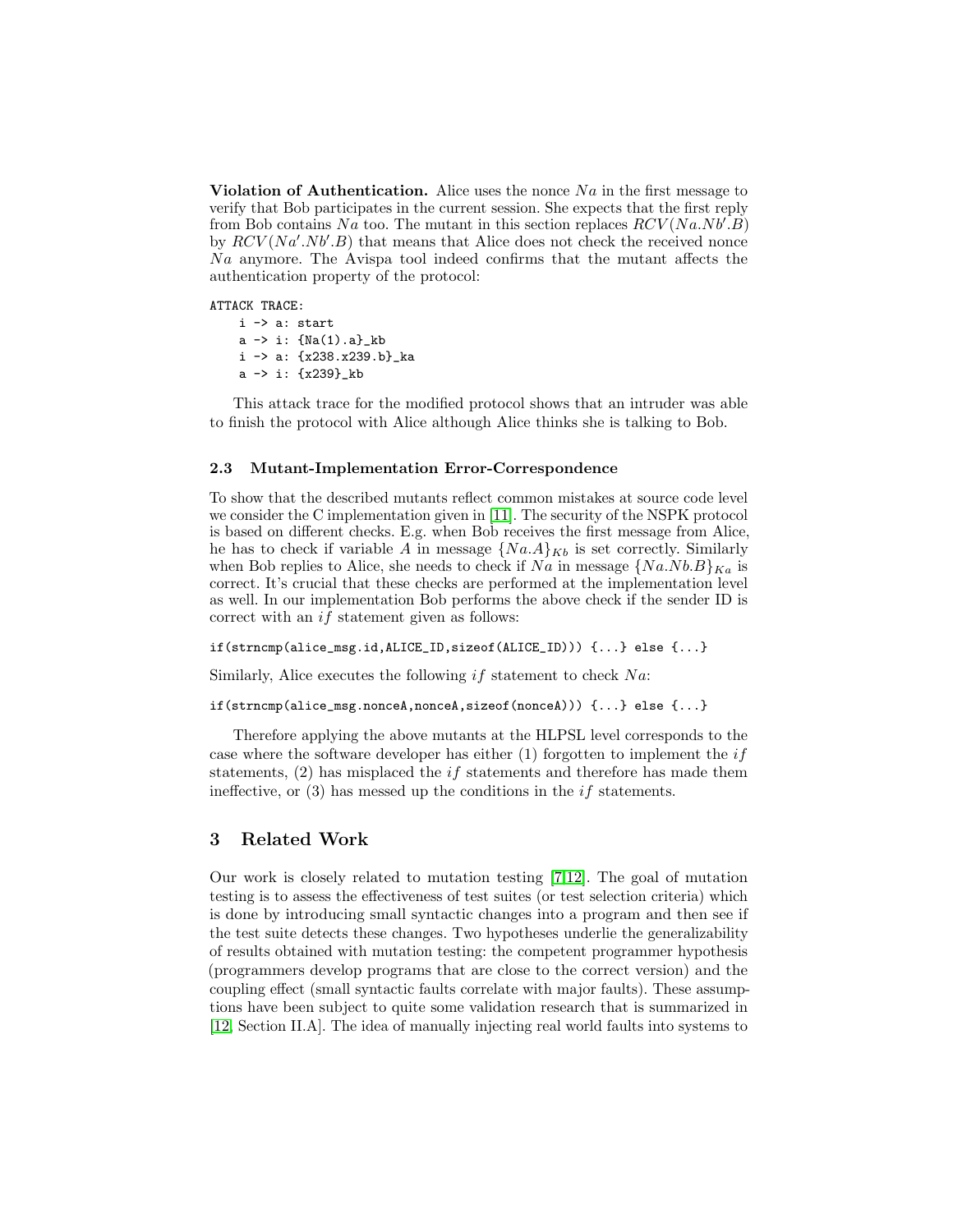the end of assessing the quality of quality assurance is common practice [\[20\]](#page-7-4) for instance in the telecommunication industries; and so is fault-based testing where systems are checked for the occurrence of specific errors, e.g., stuck-at-1 errors in circuit designs. Security-related mutation testing has also been successfully performed at the level of access control policies [\[13](#page-6-5)[,15](#page-6-6)[,16,](#page-6-7)[17\]](#page-7-5); we differ in that we consider protocol models rather than access control policies as a basis.

Test assessment criteria can also be understood as test selection criteria [\[24\]](#page-7-6). In our context, this means that mutation testing can also be used to generate rather than assess tests, an idea that was, among others, successfully applied for specification-based testing from AutoFocus or SMV models in the security context [\[23](#page-7-0)[,1\]](#page-6-8) and in the context of HLPSL [\[5\]](#page-6-0). These three papers are, in terms of related work, closest to our approach. Our work differs from them in that we provide evidence for the correlation between model-level mutants and implementationlevel faults, instead of just a discussion about why implementations can go wrong. Model checkers have been used for test case generation since at least 1998 [\[2\]](#page-6-9), in a variety of contexts that has been surveyed elsewhere [\[9\]](#page-6-10). Most of this work concentrates on generating tests that satisfy structural criteria such as state coverage, transition coverage, MC/DC coverage, etc., on the model. In this context, coverage criteria have also been successfully applied to temporal logic properties [\[21,](#page-7-7)[8,](#page-6-11)[22\]](#page-7-8). Our work differs in that we rely on a domain-specific fault model.

Formal models and model checking for security properties have been used by others [\[6](#page-6-12)[,10,](#page-6-13)[18,](#page-7-9)[4](#page-6-14)[,14\]](#page-6-15). They rely either on dedicated security rules that are used for test case generation, or are concerned with functional testing of security-critical subsystems. In contrast, our work is based on a dedicated fault model.

In practice, security testing is today usually performed with penetration testing tools (e.g., <http://sectools.org/>). These tools are different in that they do not rely on protocol models to perform the tests, and do not use model checking technology for the generation of tests.

# 4 Acknowledgments

This work was partially supported by the FP7-ICT-2009-5 Project no. 257876, "Secure Provision and Consumption in the Internet of Services" ([http://www.](http://www.spacios.eu) [spacios.eu](http://www.spacios.eu)).

## <span id="page-5-0"></span>5 Conclusion

We describe mutants at the HLPSL level that are closely related to implementationlevel security faults. Actually, we showed on a C implementation which lines of code are addressed by the described mutants. One drawback of generating mutants at a higher-level language like HLPSL is that the number of generated mutants is rather small (see for example the experimental results in [\[5\]](#page-6-0)). We are currently working on producing mutants at a lower-level intermediate language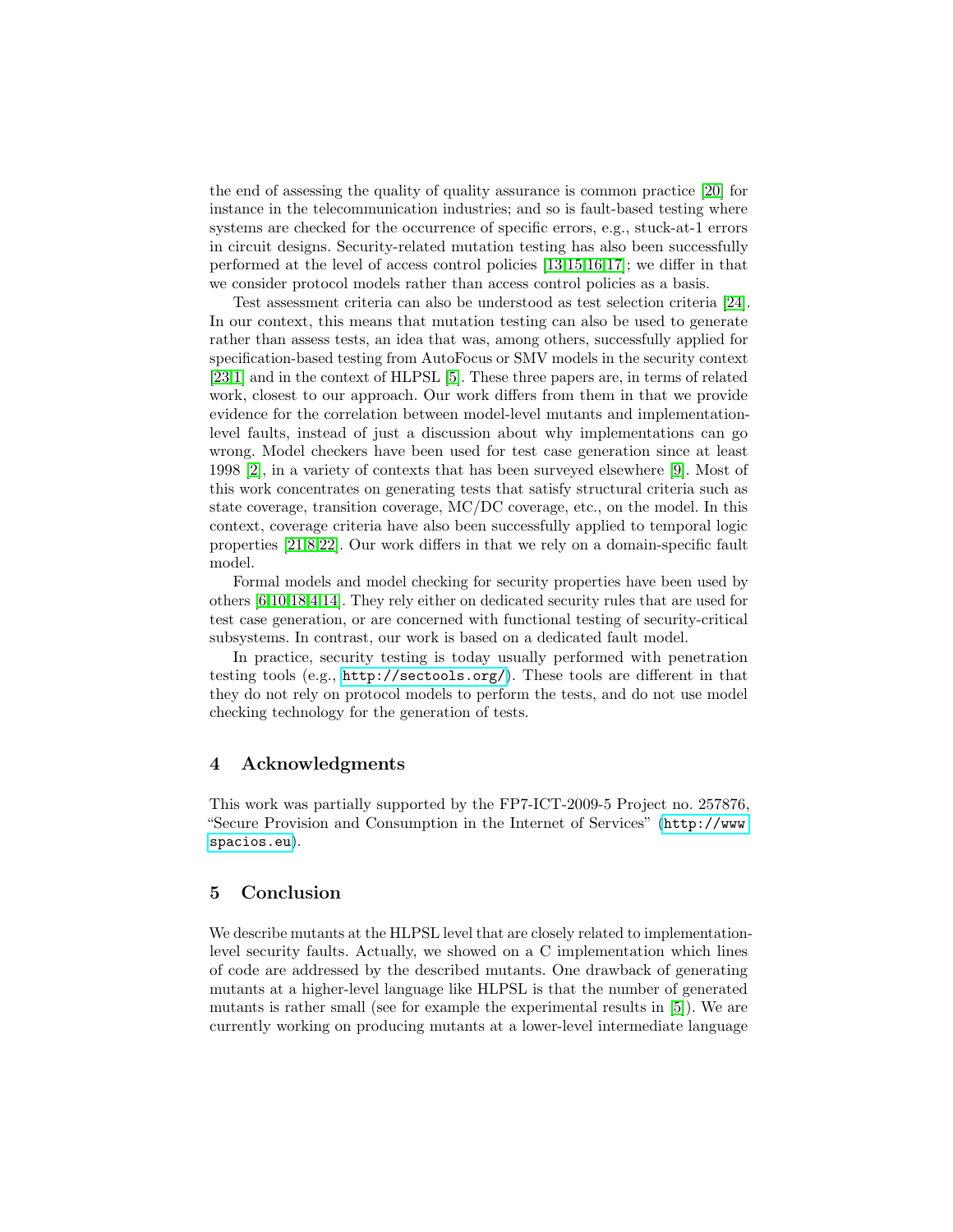(i.e., Intermediate Format (IF)) in order to introduce more subtle changes that cannot be described at a higher level.

To be consistent with practices in security testing, we must facilitate the use of our test cases in a penetration testing tool. We are currently working on translating our test cases as exploits in Metasploit (<http://metasploit.com>). The main difficulties for this translation are: intercepting exchanged messages, filtering those that are relevant to the attack trace, building and sending messages from the intruder that are accepted by the honest agents.

## References

- <span id="page-6-8"></span>1. P. Ammann, W. Ding, and D. Xu. Using a model checker to test safety properties. In International Conference on Engineering of Complex Computer Systems, pages 212–221. IEEE, 2001.
- <span id="page-6-9"></span>2. P. E. Ammann, P. E. Black, and W. Majurski. Using model checking to generate tests from specifications. In ICFEM, pages 46–54. IEEE, 1998.
- <span id="page-6-1"></span>3. A. Armando, D. Basin, Y. Boichut, Y. Chevalier, L. Compagna, J. Cuellar, P. Hankes Drielsma, P.-C. Héam, O. Kouchnarenko, J. Mantovani, S. Mödersheim, D. von Oheimb, M. Rusinowitch, J. Santiago, M. Turuani, L. Viganò, and L. Vigneron. The avispa tool for the automated validation of internet security protocols and applications. In CAV, volume 3576 of LNCS, pages 135–165. Springer, 2005.
- <span id="page-6-14"></span>4. A. D. Brucker, L. Brügger, and B. Wolff. Model-based firewall conformance testing. In TestCom/FATES, pages 103–118, 2008.
- <span id="page-6-0"></span>5. F. Dadeau, P.-C. H´eam, and R. Kheddam. Mutation-based test generation from security protocols in HLPSL. In *ICST*. IEEE, March 2011. To appear. 9 pages.
- <span id="page-6-12"></span>6. V. Darmaillacq, J.-C. Fernandez, R. Groz, L. Mounier, and J.-L. Richier. Test generation for network security rules. In TestCom, pages 341–356, 2006.
- <span id="page-6-3"></span>7. R. A. DeMillo, R. J. Lipton, and F. G. Sayward. Program Mutation: A New Approach to Program Testing. In Infotech State of the Art Report, Software Testing, pages 107–126, 1979.
- <span id="page-6-11"></span>8. G. Fraser and F. Wotawa. Complementary criteria for testing temporal logic properties. In TAP, pages 58–73, 2009.
- <span id="page-6-10"></span>9. G. Fraser, F. Wotawa, and P. Ammann. Testing with model checkers: a survey. Softw. Test., Verif. Reliab., 19(3):215–261, 2009.
- <span id="page-6-13"></span>10. J. García-Alfaro, F. Cuppens, and N. Cuppens-Boulahia. Towards filtering and alerting rule rewriting on single-component policies. In SAFECOMP, pages 182–194, 2006.
- <span id="page-6-2"></span>11. J. Goubault-Larrecq and F. Parrennes. Cryptographic protocol analysis on real C code. In VMCAI, volume 3385 of LNCS, pages 363–379. Springer, 2005.
- <span id="page-6-4"></span>12. Y. Jia and M. Harman. An Analysis and Survey of the Development of Mutation Testing, 2011. To appear in IEEE TSE.
- <span id="page-6-5"></span>13. Y. LeTraon, T. Mouelhi, and B. Baudry. Testing security policies: Going beyond functional testing. In ISSRE, pages 93–102, 2007.
- <span id="page-6-15"></span>14. W. Mallouli, G. Morales, and A. Cavalli. Testing security policies for web applications. In Proc. 1st workshop on security testing, 2008.
- <span id="page-6-6"></span>15. F. Martin and T. Xie. A fault model and mutation testing of access control policies. In Proc. 16th Intl. Conf. on the World Wide Web, pages 667–676, 2007.
- <span id="page-6-7"></span>16. T. Mouelhi, Y. LeTraon, and B. Baudry. Mutation analysis for security tests qualification. In Proc. 3rd Workshop on Mutation Analysis, pages 233–242, 2007.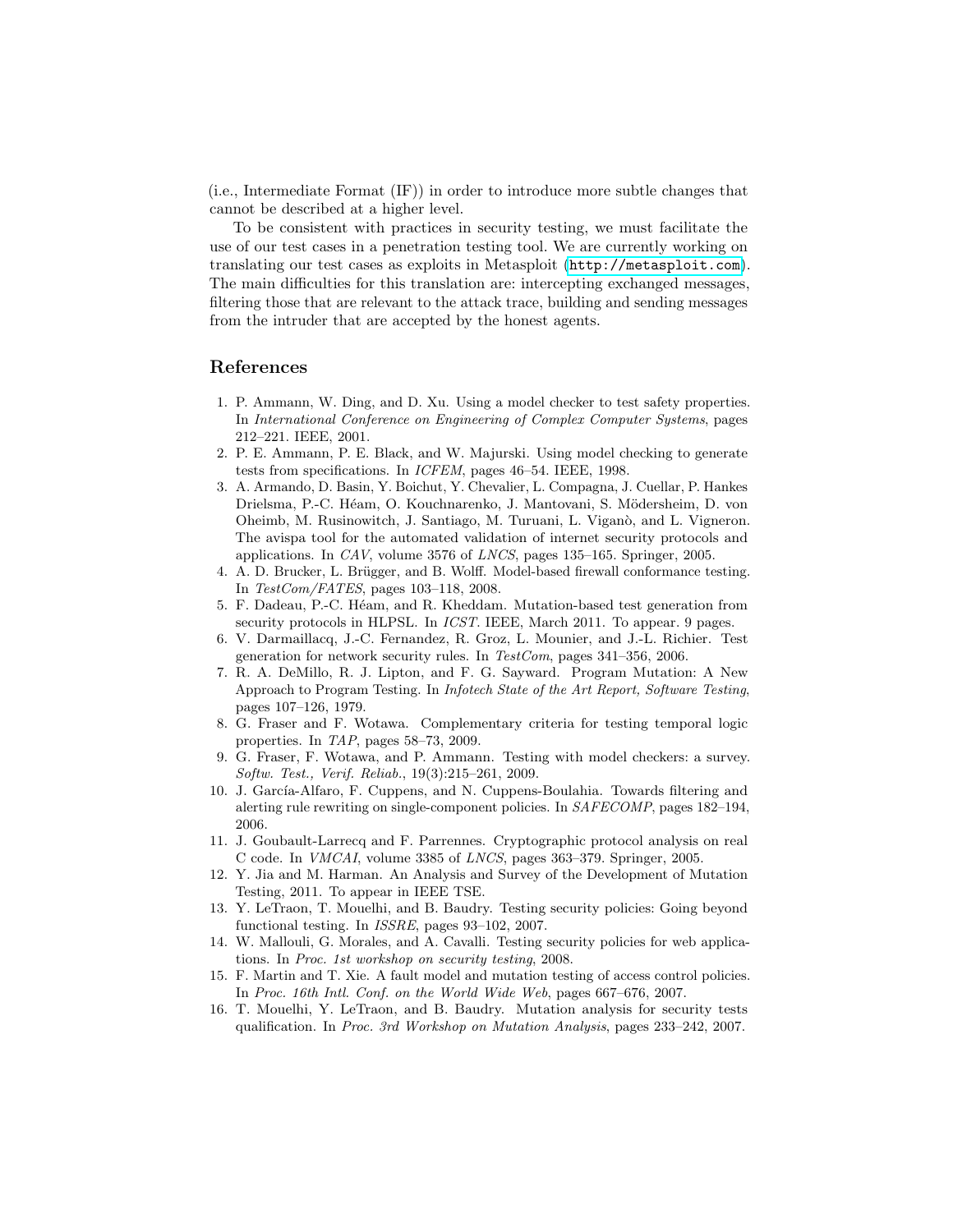- <span id="page-7-5"></span>17. A. Pretschner, T. Mouelhi, and Y. LeTraon. Model-based tests for access control policies. In ICST, pages 338–347, 2008.
- <span id="page-7-9"></span>18. D. Senn, D. A. Basin, and G. Caronni. Firewall conformance testing. In TestCom, pages 226–241, 2005.
- <span id="page-7-1"></span>19. The AVISPA Team. AVISPA User Manual, 1.1 edition, 2006. [http://www.](http://www.avispa-project.org/package/user-manual.pdf) [avispa-project.org/package/user-manual.pdf](http://www.avispa-project.org/package/user-manual.pdf).
- <span id="page-7-4"></span>20. J. Voas and G. McGraw. Software Fault Injection: Innoculating Programs Against Errors. John Wiley & Sons, 1997.
- <span id="page-7-7"></span>21. M. Weiglhofer, G. Fraser, and F. Wotawa. Using coverage to automate and improve test purpose based testing. INFSOF, 51(11):1601–1617, 2009.
- <span id="page-7-8"></span>22. M. W. Whalen, A. Rajan, M. Per Erik Heimdahl, and S. P. Miller. Coverage metrics for requirements-based testing. In ISSTA, pages 25–36, 2006.
- <span id="page-7-0"></span>23. G. Wimmel and J. Jürjens. Specification-based test generation for security-critical systems using mutations. In ICFEM, pages 471–482, 2002.
- <span id="page-7-6"></span>24. H. Zhu, P. A. V. Hall, and J. H. R. May. Software unit test coverage and adequacy. ACM Comput. Surv., 29:366–427, December 1997.

# <span id="page-7-2"></span>A HLPSL model for the corrected version of Needham-Schroeder Public-Key authentication protocol

```
1 role alice (A, B: agent, Ka, Kb: public_key, SND, RCV: channel (dy))
2 played by A def=
3 local State : nat,
4 Na, Nb: text
5
6 init State := 07
8 transition
9
10 0. State = 0 \wedge RCV(start) = |>
11 State ':= 2 /\ Na' := new () /\ SND(\{Na'.A\}Kb)
12 \sqrt{\sec^2(\text{Na}^{\prime}, \text{na}, \{A, B\})}13 \sqrt{\text{witness}(A, B, \text{bob}\_ \text{alice}\_ \text{na}}, \text{Na}^{\prime})14
15 2. State = 2 \land RCV({Na.Nb'.B}_Ka) = |>
16 State ':= 4 / \ NND({Nb'}) Kb)
17 \wedge request (A, B, alice_{\text{bob}} \, h, Nb')
18 end role
19
20
21 role bob (A, B: agent, Ka, Kb: public_key, SND, RCV: channel (dy))
22 played_by B def=
23 local State : nat,
24 Na, Nb: text
25
26 init State := 127
```